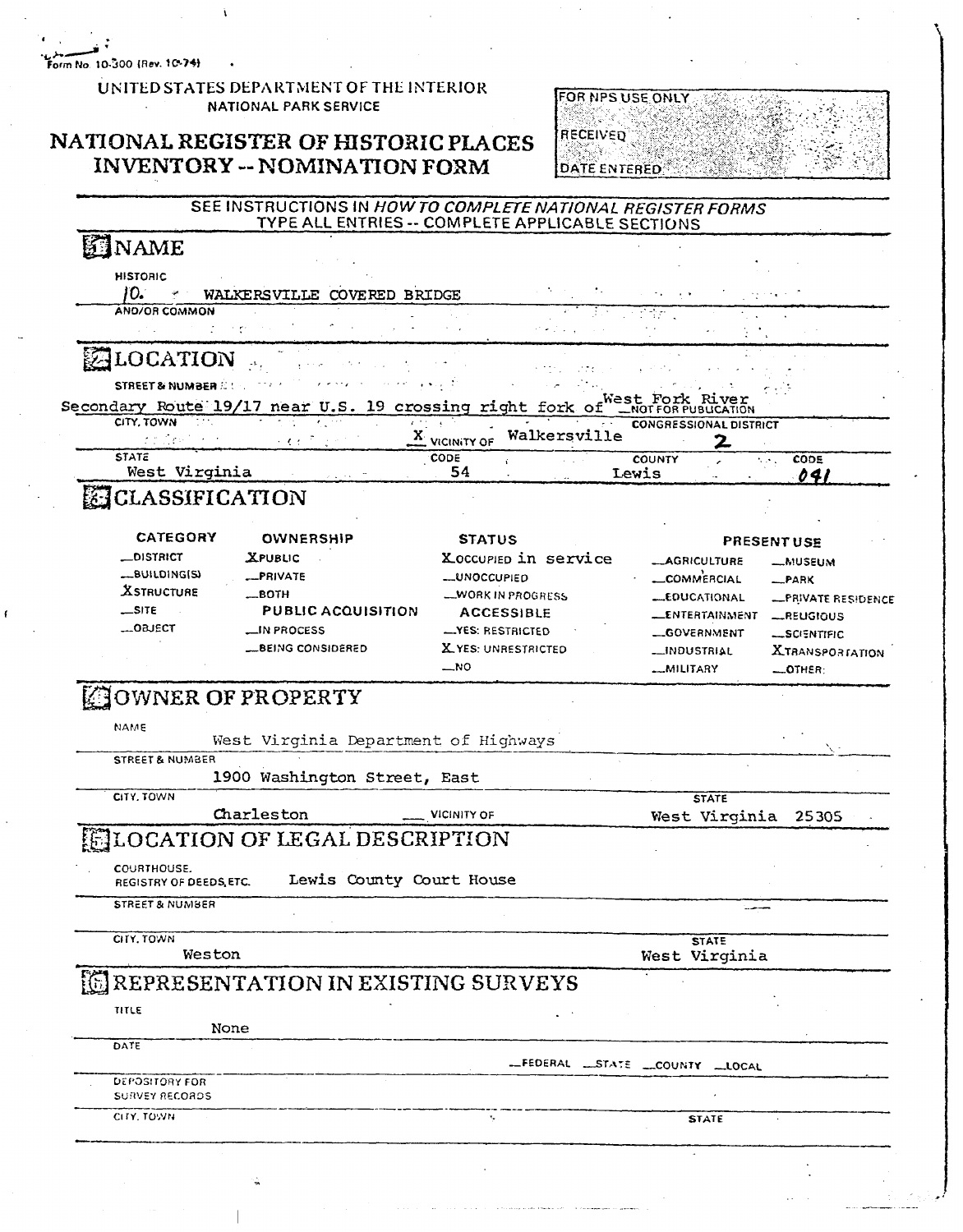# *a* **DESCRIPTION**

**I) 't** .J **<sup>I</sup>**

|                                               | <b>CONDITION</b>                                    | <b>CHECK ONE</b>        | <b>CHECK ONE</b>           |      |                                                         |
|-----------------------------------------------|-----------------------------------------------------|-------------------------|----------------------------|------|---------------------------------------------------------|
| <b>__EXCELLENT</b><br>$\sim$ 6000<br>$A$ FAIR | <b>__DETERIORATED</b><br>RUINS<br><b>LUNEXPOSED</b> | A UNALTERED<br>_ALTERED | A_ORIGINAL SITE<br>__MOVED | DATE | <b>LAIOP</b><br><b>ACHISTORIA</b><br>$.49^{9}$<br>.1599 |
|                                               |                                                     |                         |                            |      |                                                         |

**DESCRIBE THE PRESENT AND ORIGINAL (IF KNOWN) PHYSICAL APPEARANCE** 

el and and all

SIGNIF

00-1-2<br>600-1599 20-1699

The Walkersville **Covered** Bridge is 12 feet-1% inches wide **and 39** feet-4 inches long. It has board-and-batten siding and a standing seam metal roof. The trusses, which are of the queenpost type, have two-7 $\frac{1}{2}$  x 13 $\frac{1}{2}$  inch centerposts, which are separated by the 7 $\frac{1}{2}$  x 9 $\frac{1}{2}$  inch top chord and divide the truss into three panels. Making up the bottom chord are two-8 **x** 13% **inch** timbers, between which fit the 7% x **93** inch diagonals. A **pair** of 5 **x** 11% inch transverse floor **beams,** that **are** bolted to **the** bases of the centerposts below the bottom chords, sqpport the bottom chord and floor stringers at **midspan.** Tie **rods,** located at **the** four ends of the bottom chords are attached to **the** abutznents with an iron loop and are bolted to

end blocks resting on the top of the bottom chords. Still functional, the bridge **has had** no modern reinforcement added to it.

 $\epsilon$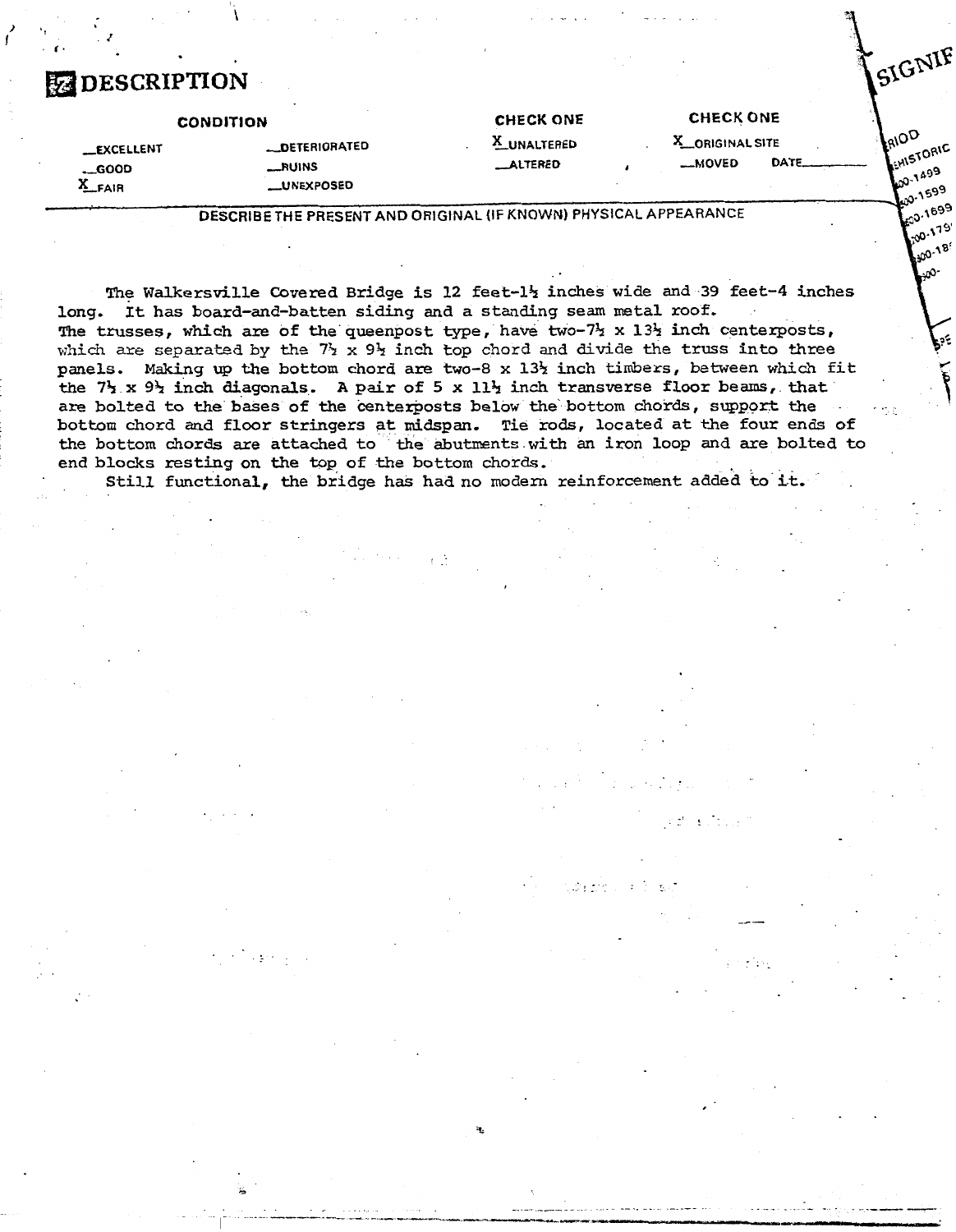|                             | STATEMENT OF SIGNIFICANCE                   |                                                  |                                            |                         |
|-----------------------------|---------------------------------------------|--------------------------------------------------|--------------------------------------------|-------------------------|
| <b>SPECIFIC DATES</b>       | 1903                                        | <b>BUILDER/ARCHITECT</b>                         | John G. Sprigg                             |                         |
|                             |                                             | _INVENTION                                       |                                            | <b>_OTHER (SPECIFY)</b> |
| 1800-1899<br><u>Ă</u> 1900- | $\equiv$ COMMERCE<br><b>_COMMUNICATIONS</b> | <b>LEXPLORATION/SETTLEMENT</b><br>_INDUSTRY      | <b>_PHILOSOPHY</b><br>_POLITICS/GOVERNMENT | XTRANSPORTATION         |
| --1700-1799                 | $\_$ ART                                    | <b>XENGINEERING</b>                              | __MUSIC                                    | $I$ HEATER              |
| --1600-1699                 | <b>_ARCHITECTURE</b>                        | $E$ EDUCATION                                    | _MILITARY                                  | SOCIAL/HUMANITARIAN     |
| -1500-1599                  | <b>_AGRICULTURE</b>                         | <b>__ECONOMICS</b>                               | <b>LUTERATURE</b>                          | <b>__SCULPTURE</b>      |
| $-1400-1499$                | _ARCHEOLOGY-HISTORIC                        | CONSERVATION                                     | $\equiv$ LAW                               | SCIENCE                 |
| <b>_PREHISTORIC</b>         | <b>_ARCHEOLOGY-PREHISTORIC</b>              | COMMUNITY PLANNING                               | <b>LANDSCAPE ARCHITECTURE</b>              | LRELIGION               |
| <b>PERIOD</b>               |                                             | AREAS OF SIGNIFICANCE -- CHECK AND JUSTIFY BELOW |                                            |                         |

**jc SIGNIFICANCE** 

Following a submission of a petition by J. E. Spriggs, G. I. Dennison, and **H, 0.**  Wilson and others to the Lewis County court on June 13, 1902, the court appointed W. **E.** Wick and W.D. Anderson as a committee to locate a site for a bridge across the right fork of the West Fork River, about one mile south of Walkersville. The committee was to evaluate the nature of the ground for the placement of abutnents, the required length of the bridge and all other details necessary for arriving at a cost of construction.

On July 1, 1902 the court decided to build three iron bridges, one of which was to be located south of Walkersville. W. S. **Smith was** authorized **by** the court **to**  draft specifications for the stone abutments of the three bridges, and advertize for sealed bids for their construction. Smith was appointed on July **9,** 1902 to **have** the stone abutments and the approaches constructed for the bridge above Walkersville **(I).**  The stone for the abutments came from Morgan Galfords farm (now owned by  $A. J.$  Thompson) (2). During the next few mnths the court apparently decided to build a wooden bridge instead of the previously planned iron bridge, Because on December 10, 1902, John G. Sprigg **was** awarded *a* contract to build a woodan bridge on the abuhezts that **had** been completed at the West Fork River approximately one mile south of Walkersville, **On**  March 13, 1903, the court ordered that drafts be issued payable to John *G.* Sprigg for \$567.00 for building the wooden superstructure of the bridge.

The Walkersville Covered Bridge is the only covered bridge remaining in **Lewis**  County and one of four covered bridges in West Virginia, which were constructed according to a queenpost truss design. It also is one of the few covered bridges in West Virginia that has not been significantly altered from its original condition.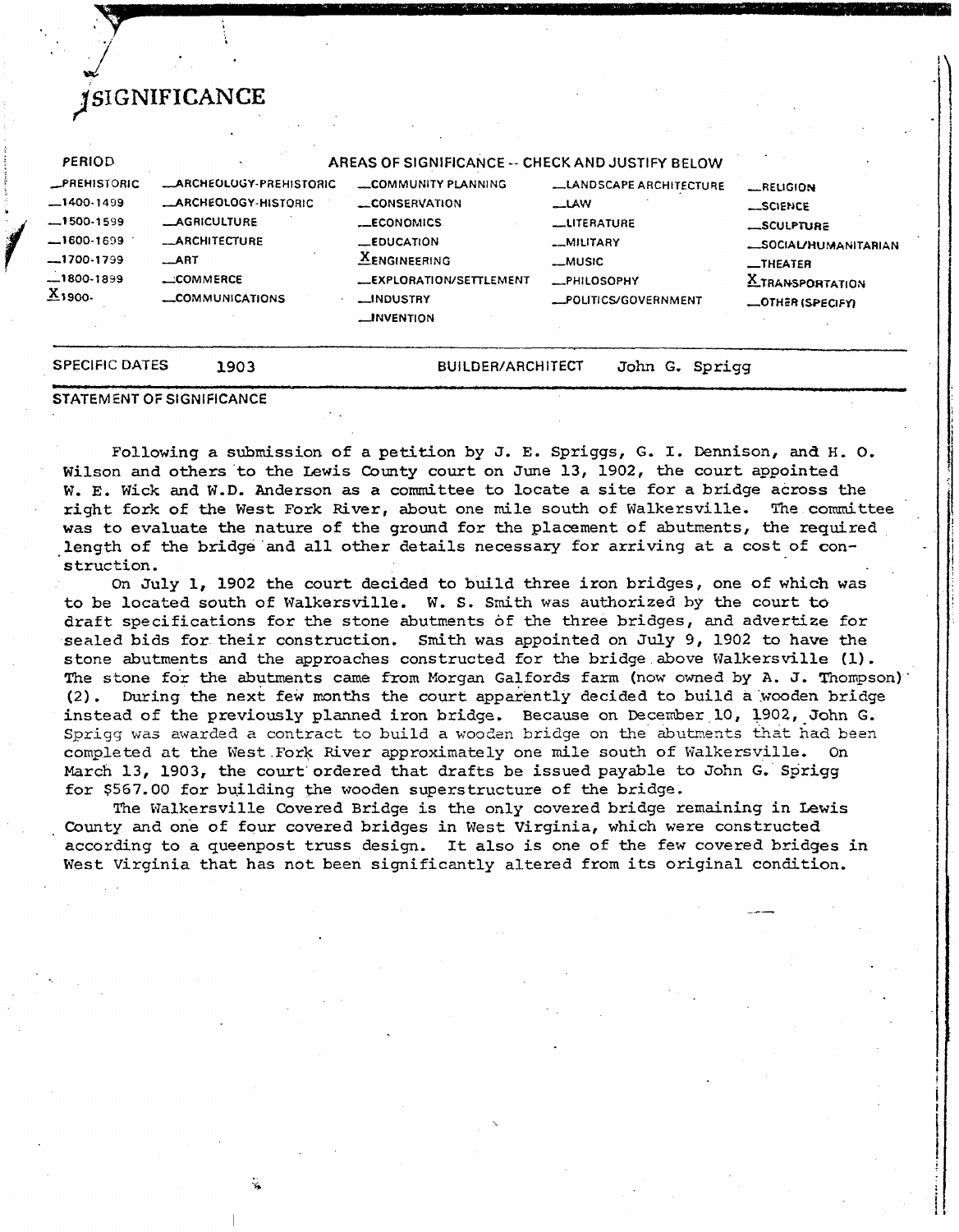# **WAJOR BIBLIOGRAPHICAL REFERENCES**

- 1. Order Book #7, Lewis County Court, pp. 234, 245, 253, 331, 377,
- 2. Interview, Mrs. Ray Alkire, Walkersville, WV, August 23, 1979. -

| <b>MIGEOGRAPHICAL DATA</b><br>ACREAGE OF NOMINATED PROPERTY Not Applicable<br>Ouad. Scale 1:24000<br>UTM REFERENCES<br>Quad. name Walkersville<br>$A$ <sub>11</sub> 7 546790<br>4,3[0,1]0,0[0]<br>ZONE EASTING<br><b>NORTHING</b><br>ZONE EASTING<br><b>NORTHING</b><br>С<br>Dł<br><b>VERBAL BOUNDARY DESCRIPTION</b>              |  |
|------------------------------------------------------------------------------------------------------------------------------------------------------------------------------------------------------------------------------------------------------------------------------------------------------------------------------------|--|
|                                                                                                                                                                                                                                                                                                                                    |  |
|                                                                                                                                                                                                                                                                                                                                    |  |
|                                                                                                                                                                                                                                                                                                                                    |  |
|                                                                                                                                                                                                                                                                                                                                    |  |
|                                                                                                                                                                                                                                                                                                                                    |  |
|                                                                                                                                                                                                                                                                                                                                    |  |
| le santa                                                                                                                                                                                                                                                                                                                           |  |
|                                                                                                                                                                                                                                                                                                                                    |  |
| LIST ALL STATES AND COUNTIES FOR PROPERTIES OVERLAPPING STATE OR COUNTY BOUNDARIES                                                                                                                                                                                                                                                 |  |
| <b>STATE</b><br><b>CODE</b><br><b>COUNTY</b><br><b>CODE</b><br>the common                                                                                                                                                                                                                                                          |  |
| <b>STATE</b><br>COUNTY - -<br><b>CODE</b><br><b>CODE</b>                                                                                                                                                                                                                                                                           |  |
| <b>NAME/TITLE</b><br>E. L. Kemp, Professor of History of Science & Technology and of Civil Engineering<br><b>ORGANIZATION</b><br>DATE<br>and and<br>West Virginia University                                                                                                                                                       |  |
| <b>STREET &amp; NUMBER</b><br><b>TELEPHONE</b><br>$(304)$ 293-3867<br>Gl4 Woodburn Hall, Town Campus                                                                                                                                                                                                                               |  |
| <b>CITY OR TOWN</b><br><b>STATE</b><br>West Virginia 26506<br>Morgantown,                                                                                                                                                                                                                                                          |  |
| STATE HISTORIC PRESERVATION OFFICER CERTIFICATION                                                                                                                                                                                                                                                                                  |  |
| THE EVALUATED SIGNIFICANCE OF THIS PROPERTY WITHIN THE STATE IS:                                                                                                                                                                                                                                                                   |  |
| NATIONAL<br>STATE___<br>LOCAL__                                                                                                                                                                                                                                                                                                    |  |
| As the designated State Historic Preservation Officer for the National Historic Preservation Act of 1966 (Public Law 89-665), I<br>hereby nominate this property for inclusion in the National Register and certify that it has been evaluated according to the<br>criteria and procedures set forth by the National Park Service. |  |
| FEDERAL REPRESENTATIVE SIGNATURE                                                                                                                                                                                                                                                                                                   |  |
| <b>TITLE</b><br>DATE                                                                                                                                                                                                                                                                                                               |  |
| FOR NPS USE ONLY<br>I HEREBY CERTIFY THAT THIS PROPERTY IS INCLUDED IN THE NATIONAL REGISTER<br>DATE<br>DIRECTOR, OFFICE OF ARCHEOLOGY AND HISTORIC PRESERVATION                                                                                                                                                                   |  |
|                                                                                                                                                                                                                                                                                                                                    |  |
| ATTEST:<br><b>DATE</b><br>KEEPER OF THE NATIONAL REGISTER                                                                                                                                                                                                                                                                          |  |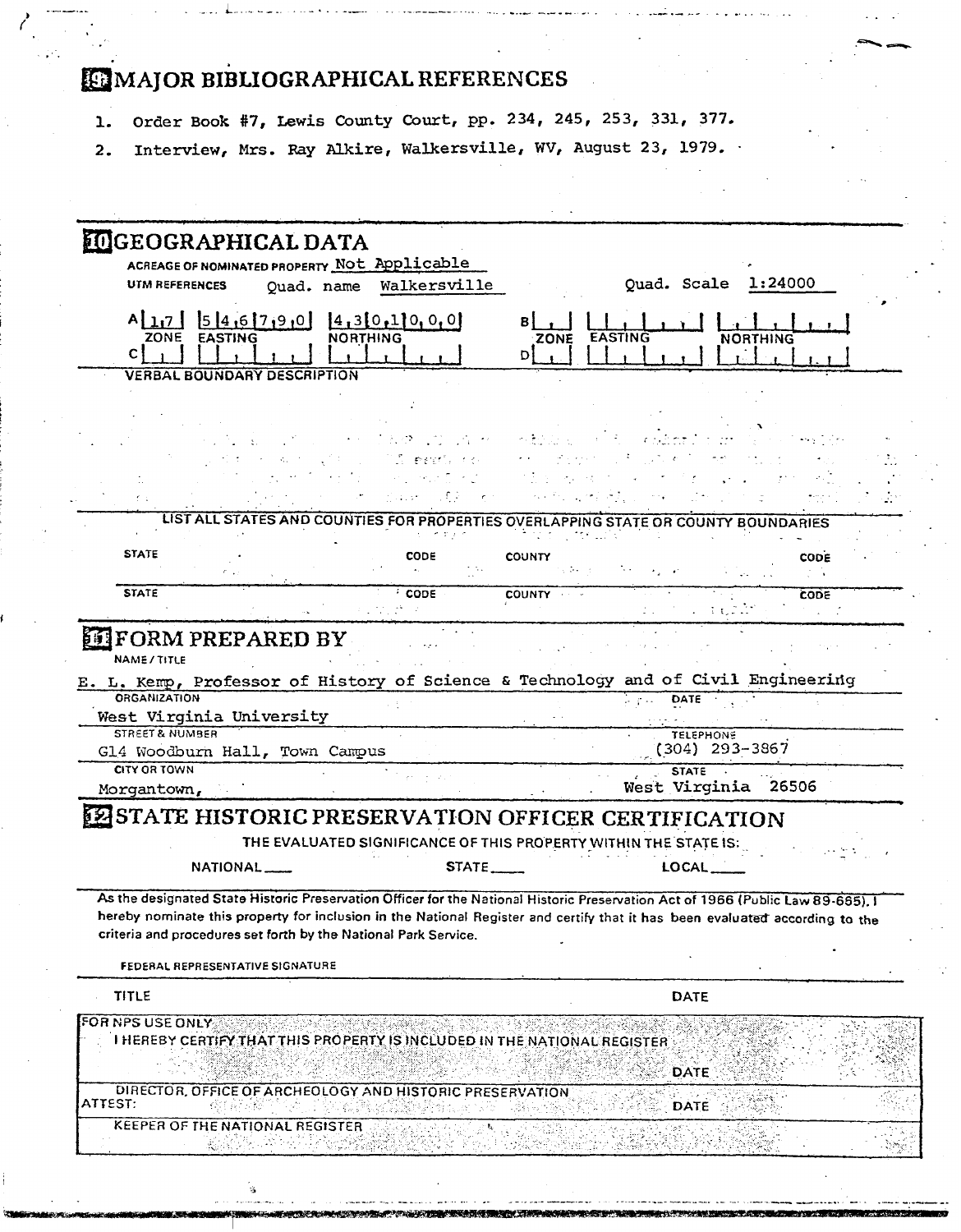

**12.** WALKERSVILLE COVERED BRIDGE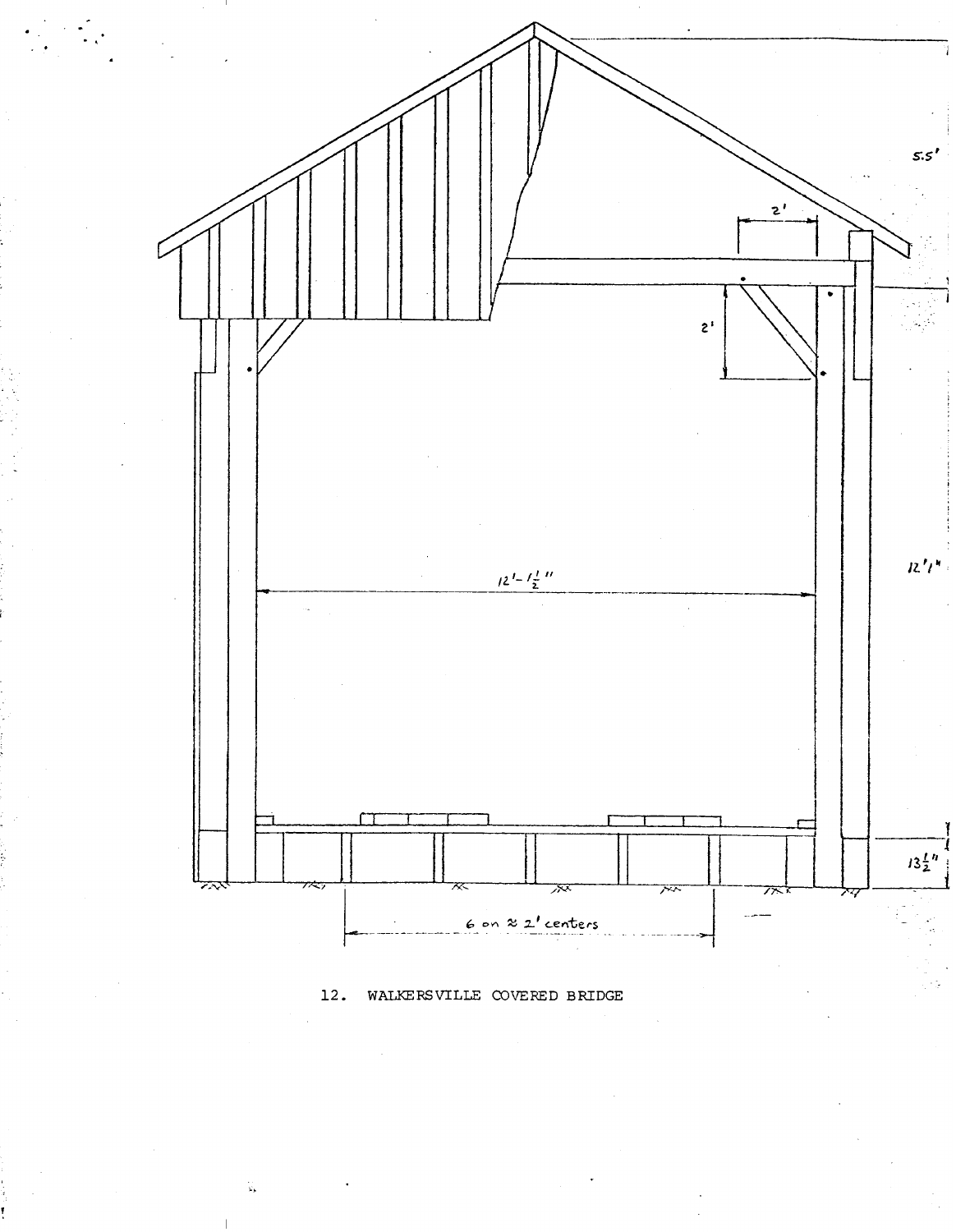

#### WALKERSVILLE COVERED BRIDGE 12.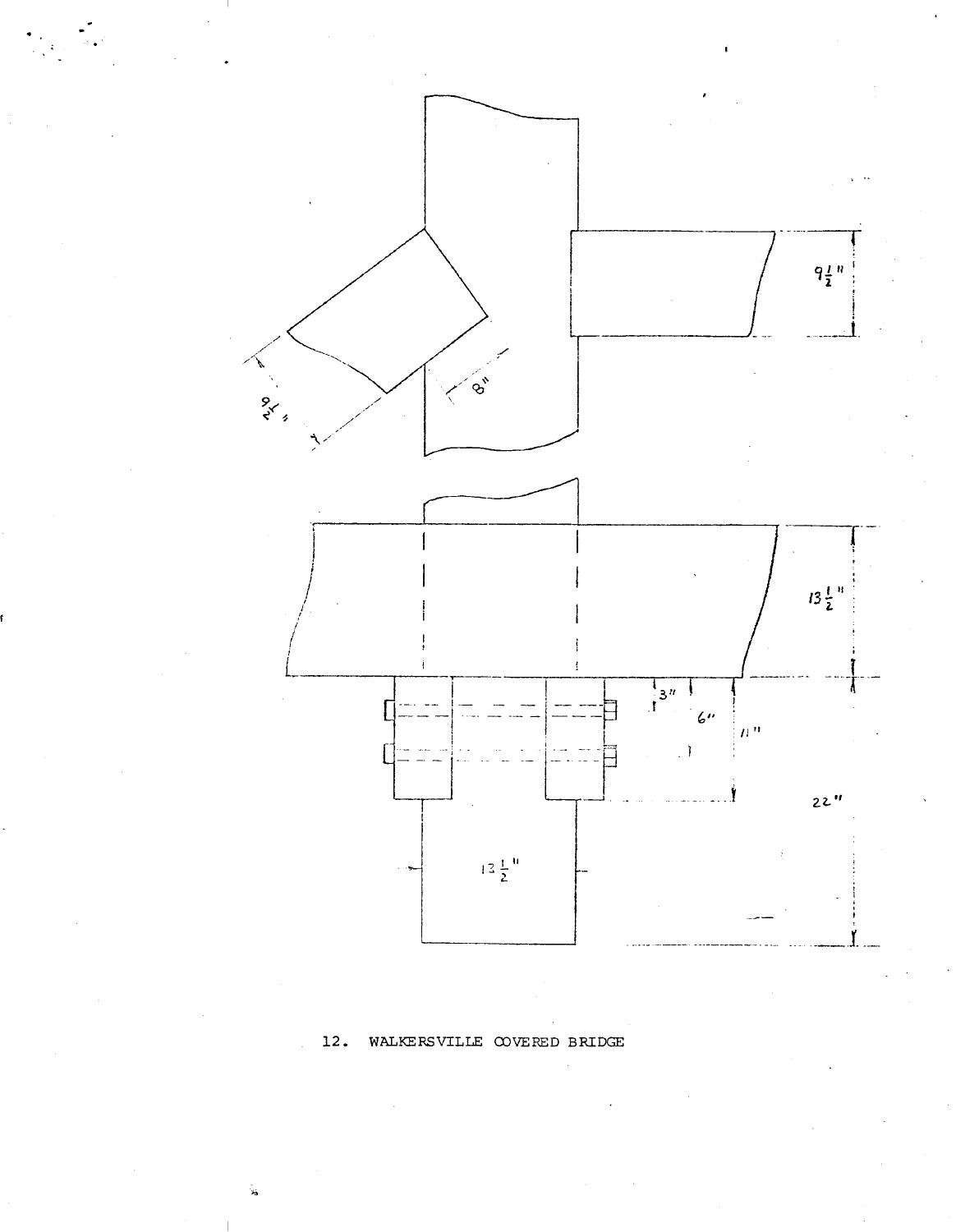

12. WALKERSVILLE COVEHED BRIDGE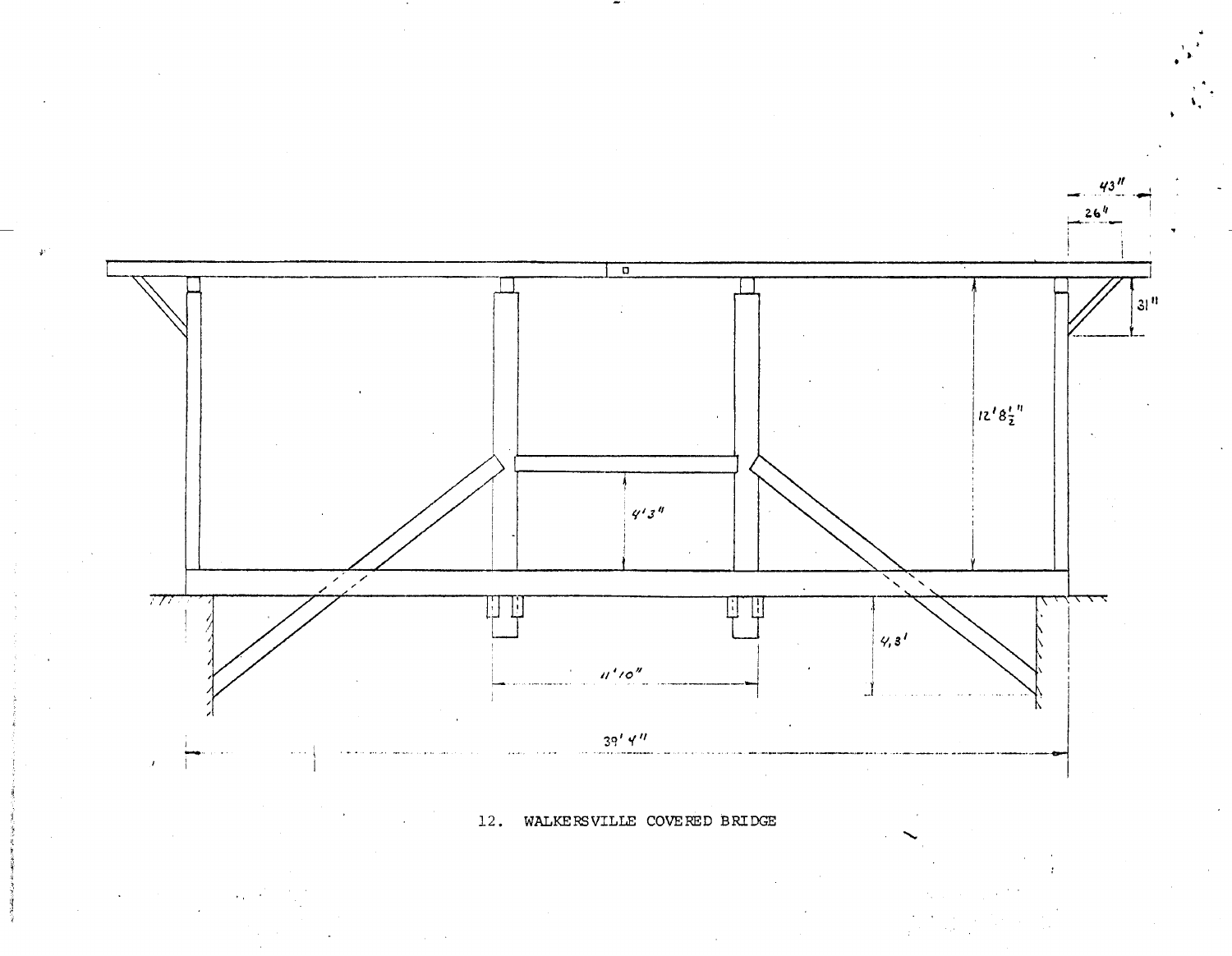